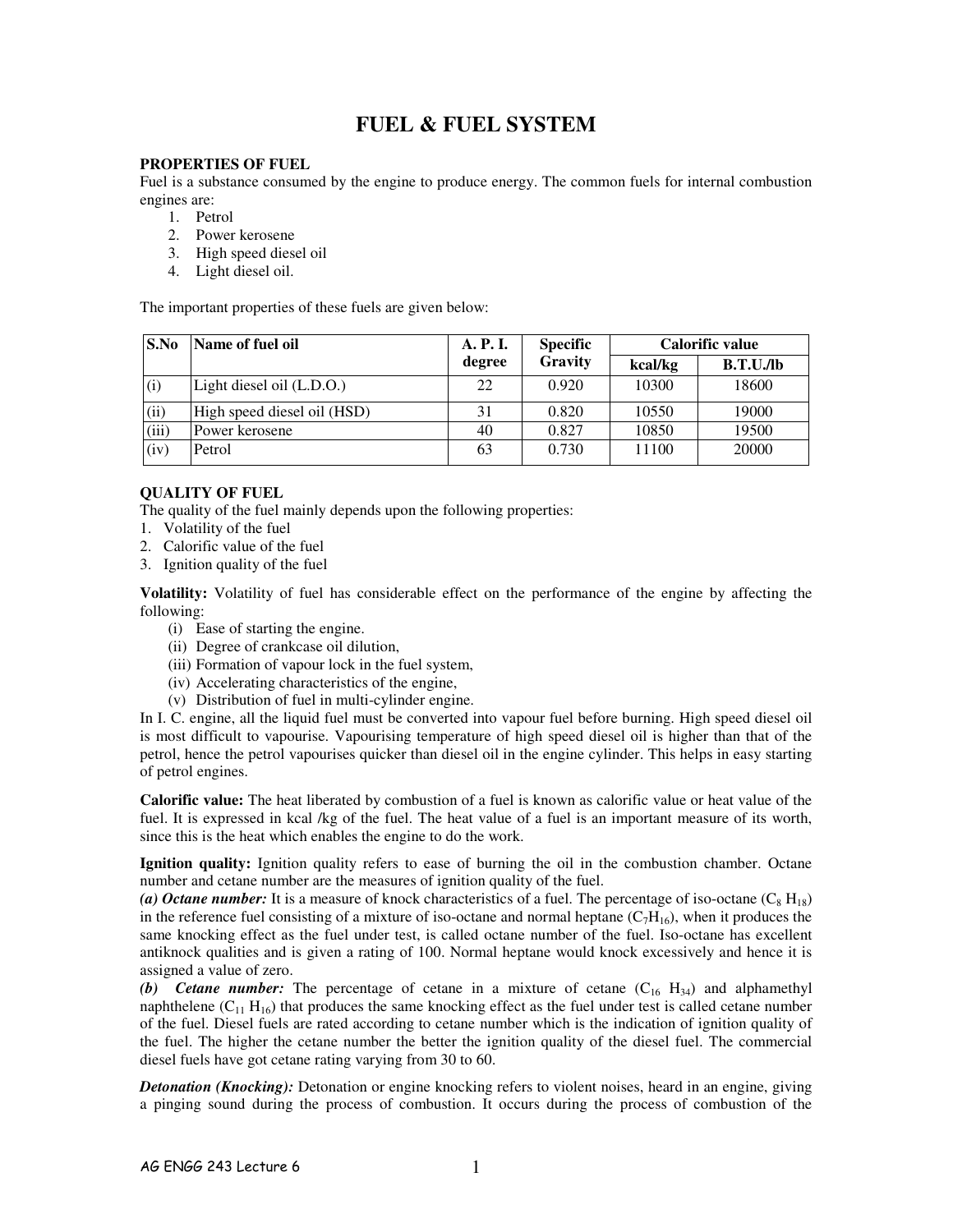mixture within the cylinder after the ignition has taken place. It is an undesirable combustion and results in sudden rise in pressure, a loss of power and overheating of the engine. It is caused by improper combustion chamber, high compression pressure, early ignition timing, improper fuel and inadequate cooling arrangement.

*Pre-ignition:* Burning of air-fuel mixture in the combustion chamber before the piston has reached the top dead centre is called pre-ignition. Pre-ignition occurs when the charge is fired too far ahead of the top dead centre of the piston due to excessive spark advance or excessive heat in the cylinder.

# **FUEL SUPPLY SYSTEM IN SPARK IGNITION ENGINE**

The fuel supply system of spark ignition engine consists of:

- (i) Fuel tank
- (ii) Fuel filter
- (iii) Sediment bowl
- (iv) Fuel lift pump
- (v) Carburettor
- (vi) Fuel pipes
- (vii) Inlet manifold

In some spark ignition engine, the fuel tank is placed above the level of the carburettor. The fuel flows from the fuel tank to the carburettor under the action of gravity. There are one or two filters between the fuel tank and the carburettor. A transparent sediment bowl is also provided to hold the dust and dirt of the fuel. If the tank is below the level of the carburettor, a lift pump is provided in between the tank and the carburettor for forcing fuel from the tank to the carburettor of the engine. The fuel comes from the fuel tank to the sediment bowl and then to the lift pump. From there the fuel goes to the carburettor through suitable pipe. From the carburettor, the fuel goes to the engine cylinder, through the inlet manifold of the engine.



# **CARBURETTOR:**

The process of preparing an air-fuel mixture away from the cylinders of an engine is called carburetion and the device in which this process take place is called carburettor.

**Principle of carburettor:** The basic principle of all carburettor design that when air flows over the end of a narrow tube or jet containing liquid, some liquid is drawn into the air stream. The quantity of liquid drawn into the air stream increases as the speed of air flow over the jet increases and also the quantity is greater if the jet is made larger.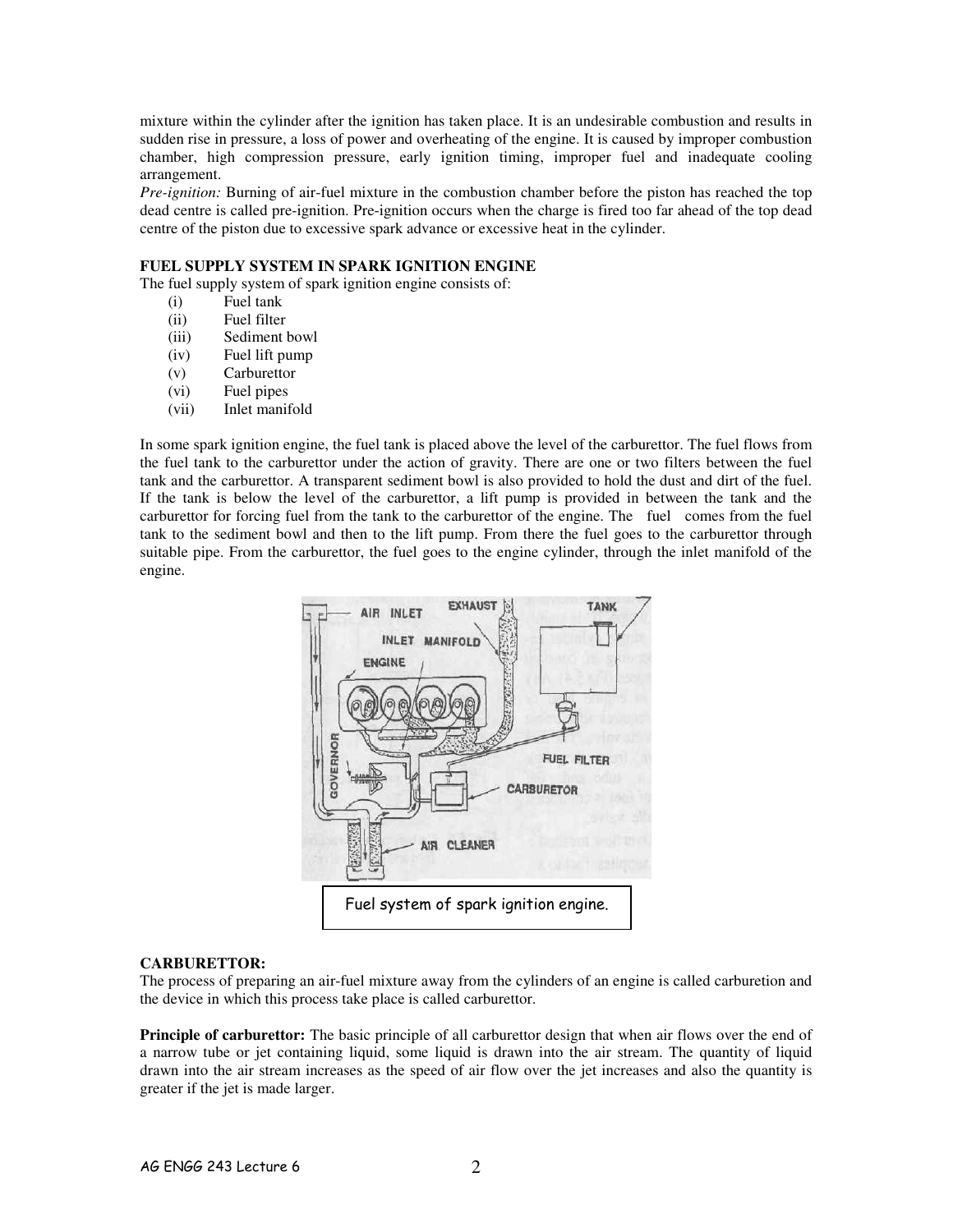

In practice, the fuel level in the jet is maintained by a float chamber. The fuel levels in the jet and in the float chamber are always the same. As the fuel is consumed, the level in the float chamber goes down. The float in the float chamber also goes down and the needle valve comes off its seat allowing more fuel into the chamber from the fuel tank. When the fuel level rises to its correct level, the float presses the needle valve back to its seat and cuts off the fuel flow. The velocity of the air flowing over the jet is increased by a constriction in the induction pipe known as venturi. A throttle butterfly valve provides an adjustable obstruction in the induction pipe. It is used to control the flow of air-fuel mixture to the engine. As the butterfly valve is turned into the accelerate position, the airflow over the jet increases and more fuel is drawn out into the air stream, keeping the mixture strength constant.

A second butterfly valve called choke is used to provide a richer mixture for the engine to start in cold condition. The choke controls the volume of air entering into the venturi. A second jet is fitted near the throttle butterfly, which is used when the engine is idling.

Fuel is delivered to the float chamber through fuel pipe either by gravity or by a pump. The float chamber is connected with the mixing chamber (venturi) via fuel nozzle equipped with fuel jet.

**Function of Carburettor:** The main functions of the carburettor are:

- (i) To mix the air and fuel thoroughly
- (ii) To atomise the fuel
- (iii) To regulate the air-fuel ratio at different speeds and loads and
- (iv) To supply correct amount of mixture at different speeds and loads.

## **FUEL SYSTEM OF DIESEL ENGINE**

During engine operation, the fuel is supplied by gravity from fuel tank to the primary filter where coarse impurities are removed. From the primary filter, the fuel is drawn by fuel transfer pump and is delivered to fuel injection pump through second fuel filter. The fuel injection pump supplies fuel under high pressure to the injectors through high pressure pipes. The injectors atomise the fuel and inject it into the combustion chamber of the engine. The fuel injection pump is fed with fuel in abundance. The excess fuel is by-passed to the intake side of the fuel transfer pump through a relief valve.

The main components of the fuel system in diesel engine are: (1) fuel filter (2) fuel lift pump (3) fuel injection pump (4) atomisers and (5) high pressure pipe.

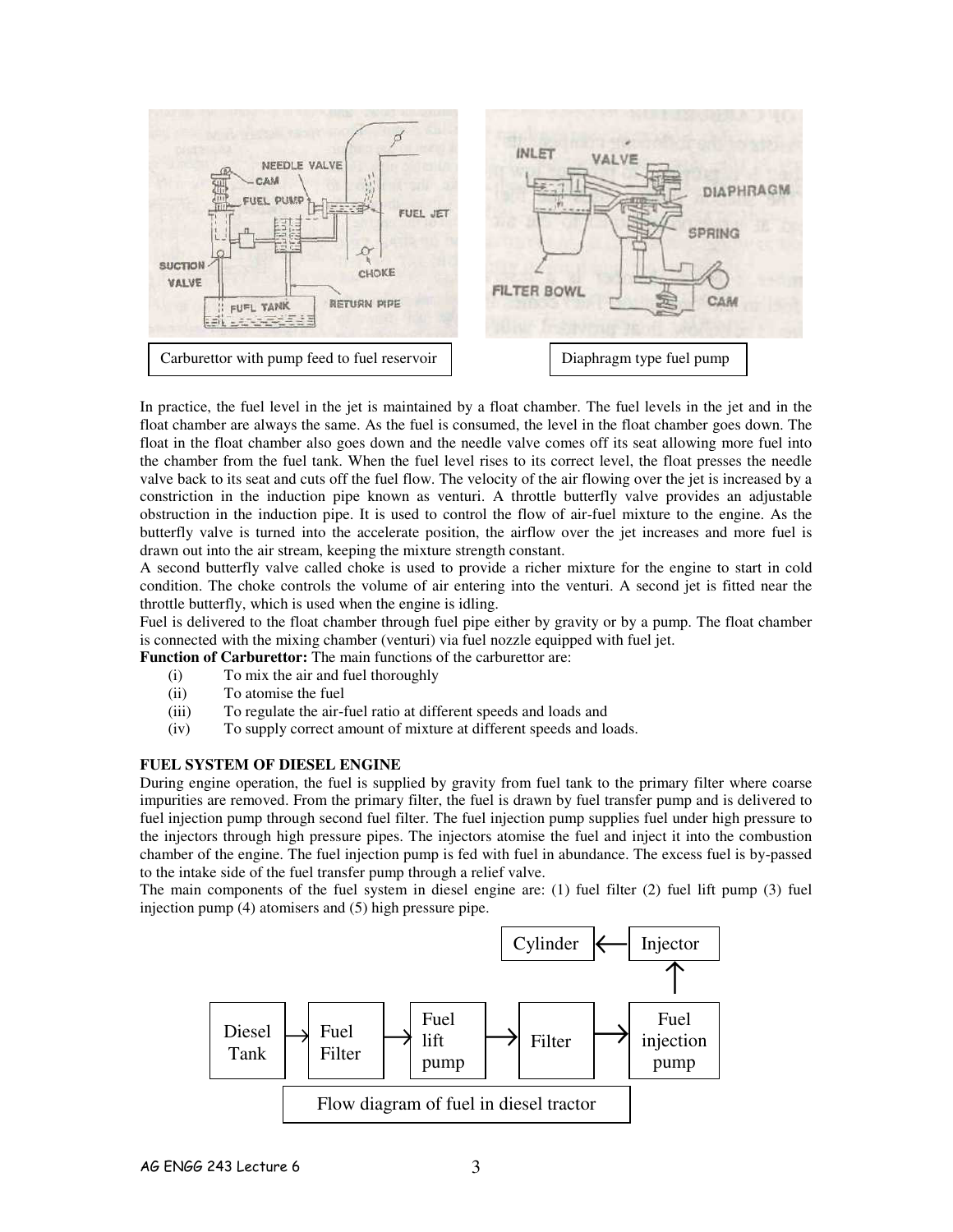Two conditions are essential for efficient operation of fuel system: (i) The fuel oil should be clean, free from water, suspended dirt, sand or other foreign matter, (ii) The fuel injection pump should create proper pressure, so that diesel fuel may be perfectly atomised by injectors and be injected in proper time and in proper quantity in the engine cylinder. Fuel should be filtered before filling the tank also. If these precautions are followed, ninety per cent of diesel engine troubles are eliminated.



Layout of fuel supply in diesel engine

# **FUEL LIFT PUMP (FEED PUMP OR TRANSFER PUMP)**

It is a pump, which transfers fuel from the fuel line to the fuel injection pump. It is mounted on the body of fuel injection pump. It delivers adequate amount of fuel to the injection pump. The pump consists of: (I) body (2) piston (3) inlet valve and (4) pressure valve. The valves are tightly pressed against their seats by springs. The piston is free to slide in the bore. The fuel contained in the space below the piston is forced to flow through secondary fuel filter to the injection pump. At the same time downward movement of the piston creates a depression in the space above the piston which, causes the fuel to be drawn in the transfer pump from the fuel tank through the inlet valve and the primary filter.

### **FUEL INJECTING PUMP**

It is a pump, which delivers metered quantity of fuel to each cylinder at appropriate time under high pressure. Tractor engines may use two types of fuel injection pump:

(i) Multi-element pump and (ii) Distributor (Rotary) type pump.

**Fuel Injector**: It is the component, which delivers finely atomised fuel under high pressure to the combustion chamber of the engine. Modern tractor engines use fuel injectors, which have multiple holes. Main parts of injector are: nozzle body and needle valve. The nozzle body and needle valve are fabricated from alloy steel. The needle valve is pressed against a conical seat in the nozzle body by a spring. The injection pressure is adjusted by adjusting the screw.

### **FUEL INJECTION SYSTEM**

Diesel fuel is injected in diesel engine through injectors with the help of fuel injection pump. The system using injectors, fuel injection pump, fuel filter, and fuel lines is called fuel injection system. The main functions of fuel injection system are:

- (i) To measure the correct amount of fuel required by engine speed and load,
- (ii) To maintain correct timing for beginning and end of injection,
- (iii) To inject the fuel into the combustion space against high compression pressure.
- (iv) To atomise the fuel for quick ignition.

Process of fuel injection in diesel engine is of two types: (i) Air injection (ii) Solid injection.

**Air injection:** In this process, the engine uses compressed air to force the fuel into the cylinder. It is a bulky system and hence it is not considered very suitable for vehicles and tractors. It is mostly used on heavy-duty stationary engines.

**Solid injection:** A high-pressure pump is used for forcing the fuel into the combustion chamber.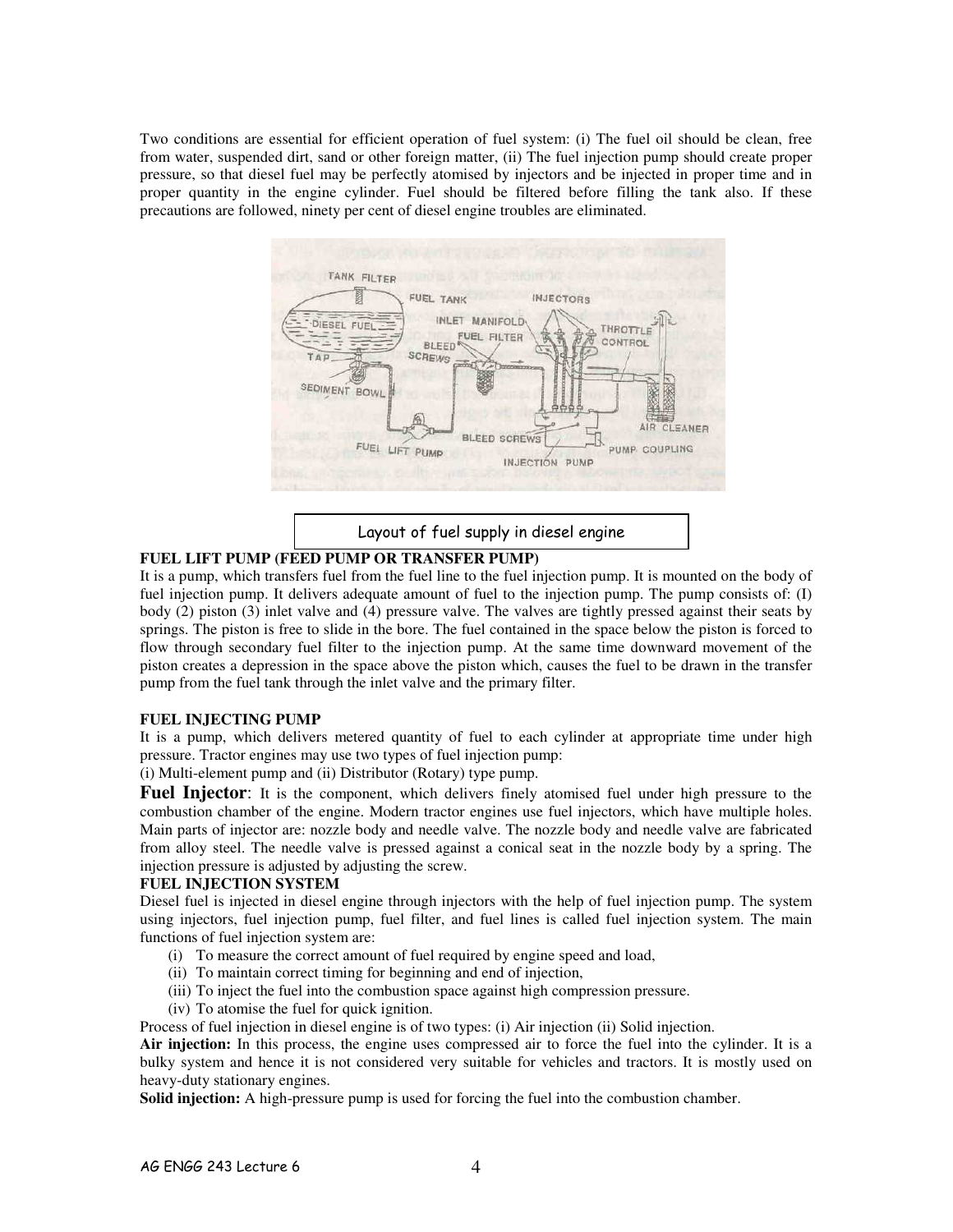## **COMBUSTION CHAMBER**

A combustion chamber is a space inside the engine, where the combustion of fuel takes place. In diesel engine, the fuel is atomised, vapourised and burnt inside combustion chamber, whereas in spark ignition engine, atomisation of fuel takes place in the carburettor and vaporisation occurs in carburettor as well as the inlet manifold. Combustion chamber is classified as:

- (a) Direct injection chamber
- (b) Indirect injection chamber

#### **TURBOCHARGER**

It is a turbo-compressor driven by the exhaust gases of the engine to supply air under pressure to the cylinders of the engine.

Turbocharger is useful because the power output of a diesel engine can be increased by supplying compressed air to the engine cylinders. If more air is delivered to the cylinders the fuel charge can also be increased and will release more energy.

The turbocharger consists of a centrifugal compressor with impellers and a gas turbine unit. The compressor impeller and the turbine wheel are rigidly fixed on a common shaft. Compressor impeller draws air from the atmosphere and delivers it to the intake manifold and from there it goes to the engine cylinders thus improving the volumetric efficiency of the engine.

#### **FUEL FILTER**

It is a device to remove dirt from fuel oil. Solid particles and dust in diesel fuel are very harmful for giving a fine degree of filtration. Fuel injection equipment in diesel engines is extremely sensitive to dirt and solid particles present in fuel. A filter is used to remove the dirt and solid particles from the fuel to ensure trouble free fuel supply. It consists of a hollow cylindrical element contained in a shell, an annular space being left between the shell and the element. The filtering element consists of metal gauge in conjunction with various media such as packed fibres, woven cloth, felt, paper etc. These filters are replaced at certain intervals, specified by the manufacturer.

Usually there are two filters in diesel engine: (1) Primary filter and (2) Secondary filter.

The primary filter removes water and coarse particle of dirt from the fuel. The secondary filter removes fine sediments from the fuel.



# **IGNITION SYSTEM**

There are four different systems of igniting fuel: (a) Ignition by electric spark i.e. spark ignition (b) Ignition by heat of compression i.e. compression ignition (c) Ignition by hot tube or hot bulb and (d) Ignition by open flame. Only the first two are important methods for modern engines.

### **SPARK IGNITION**

The purpose of spark ignition is to deliver a perfectly timed surge of electricity across an open spark plug gap in each cylinder at the exact moment so that the charge may start burning with maximum efficiency. There are two methods in spark ignition: (a) Battery ignition and (b) Magneto ignition.